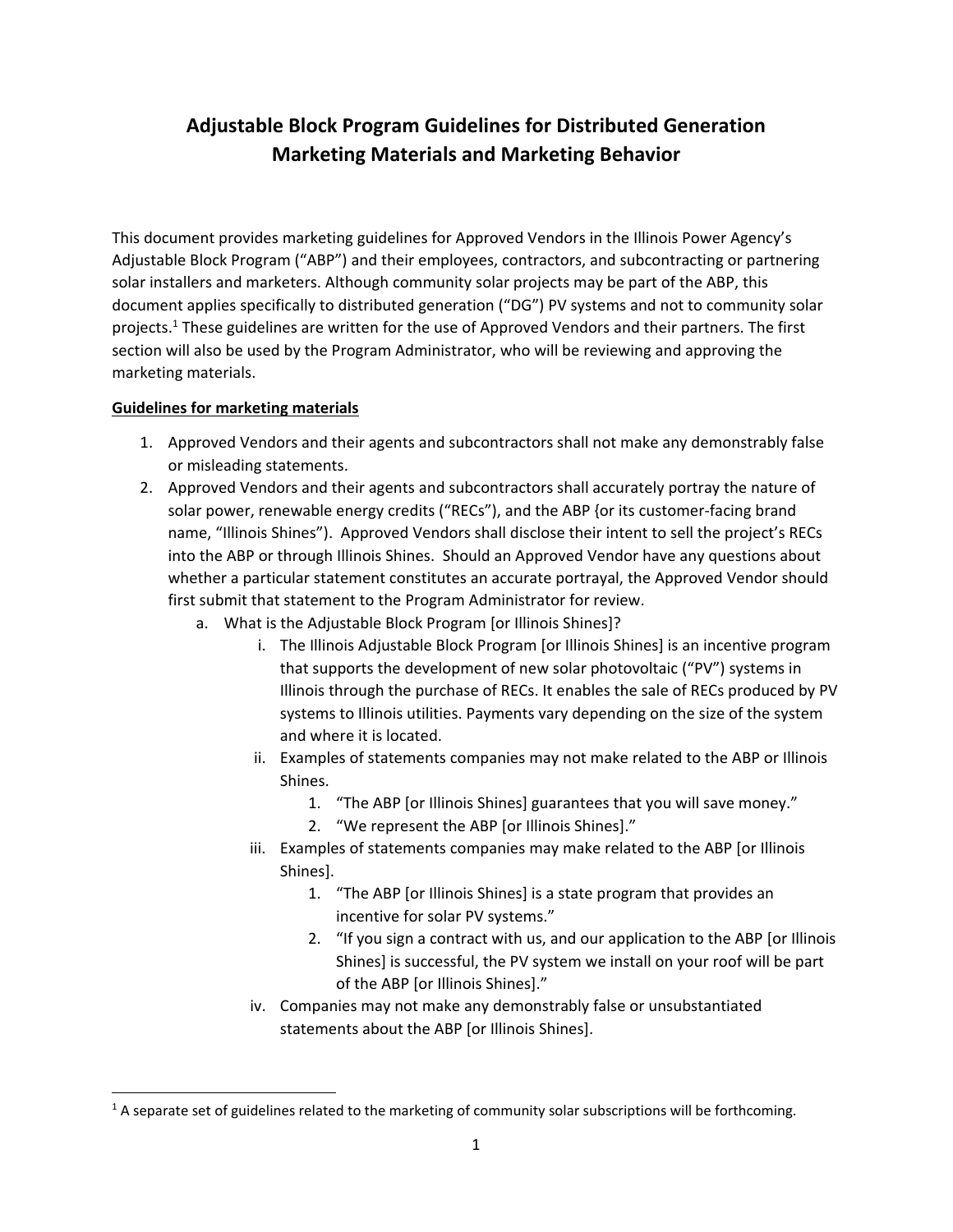- v. Illinois Shines: The Program Administrator has released consumer‐facing branding for the ABP. Illinois Shines is the brand name and consumer‐facing brand of the Adjustable Block Program. Participating in Illinois Shines is the same thing as participating in the Adjustable Block Program, making all marketing guidelines that are applicable to the ABP apply to Illinois Shines as well. Consumer-facing information on the ABP can be found at www.illinoisshines.com.
- b. What are RECs and why are they valuable?
	- i. RECs are created when renewable energy generation, including solar panels, generates electricity, but RECs are not the electricity itself. Instead, RECs represent the environmental attributes of that electricity. RECs can be bought and sold, and whoever owns the RECs has the legal right to say they used that "clean" or "renewable" energy. Under Illinois law, utilities are required to supply a certain amount of their energy from renewable sources through the purchase and retirement of RECs. If the RECs from a customer's PV system are transferred to a utility through the ABP, then that customer should not claim to be using clean or renewable electricity. Thus, Approved Vendors and their subcontractors may not suggest that customers who sell their RECS will receive or use renewable electricity.
	- ii. Examples of statements companies may not make related to RECs and the energy produced by the system.
		- 1. "Your home will run on cleaner, greener energy."
		- 2. "The sun will provide your electricity."
	- iii. Examples of statements companies may make related to RECs and the energy produced by the system.
		- 1. "The renewable attributes ("RECs") of this electricity will be sold by us to keep the cost of your panels affordable."
		- 2. "Your PV system will create energy from the sun."
		- 3. "Your PV system will contribute to the development of solar power."
	- iv. Companies may not make any demonstrably false or unsubstantiated statements about RECs.
- c. Will solar save money for the customer?
	- i. All terms and values in the marketing materials, including terms and values related to escalators, financing terms, and rates, must be consistent with terms used in the Standard Disclosure Form and the contract.
	- ii. All terms and values related to system production that are used to estimate the customer's financial return in the Standard Disclosure Form must be consistent with the system production terms and values that are submitted to the Program Administrator and used to calculate the number of RECs that the system will produce.
	- iii. All marketing materials must be consistent with the Illinois Shines Informational Brochure, and, in particular, with the following items from the brochure:
		- 1. That customers are not guaranteed to save money with solar unless the contract includes an explicit savings guarantee;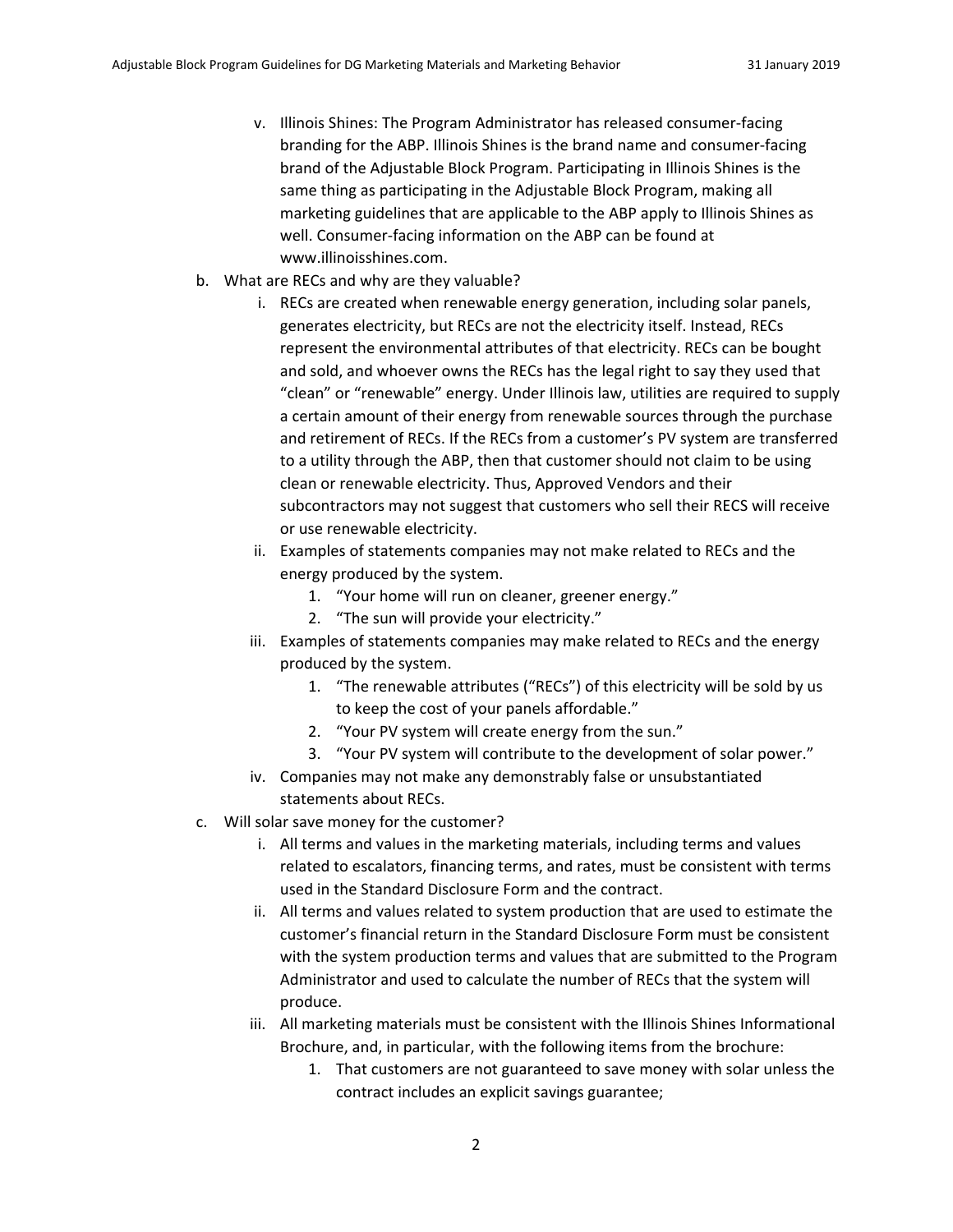- 2. That the Standard Disclosure Form will include a standardized savings estimate that will enable customers to compare offers between vendors.
- iv. Examples of statements that companies may not make related to whether customers will save money.
	- 1. "You will save money if you get solar panels." (This statement is permitted if the contract includes an explicit savings guarantee.)
	- 2. "Every customer who gets solar saves money."
- v. Examples of statements companies may make related to whether customers will save money.
	- 1. "We expect many electricity customers in Illinois will save money by signing up for solar."
	- 2. "Our best estimate is that you will likely save money if you install solar."
- vi. Companies may not make any demonstrably false or unsubstantiated statement about whether solar will save customers money.
- 3. Approved Vendors and their agents shall accurately portray their identities and affiliations.
	- a. All materials shall reflect that the Approved Vendor, or the Approved Vendor's agent, is not employed by, representing, endorsed by, or acting on behalf of a utility or a utility program, a consumer group or consumer group program, or a governmental body, except in those cases where the Approved Vendor is a consumer group or governmental body. Approved Vendors and their agents shall refrain from making false claims or creating false impressions regarding their identity and/or affiliations.
	- b. Use of utility name and logo
		- i. An Approved Vendor or its agent shall not use the logo of a public utility, the Illinois Commerce Commission ("ICC"), the Illinois Power Agency ("IPA"), the State of Illinois, the ABP, or Illinois Shines in any manner, except the following:
			- 1. An Approved Vendor may use the IPA logo on materials that have been created by the IPA, including the Illinois Shines Informational Brochure and the Standard Disclosure Form.
		- ii. An Approved Vendor or its agent shall not use the name of a public utility, the ICC, the IPA, or the State of Illinois in any manner that is deceptive or misleading, including, but not limited to, implying or otherwise leading a customer to believe that an Approved Vendor is soliciting on behalf of, or is an agent of, a utility, the ICC, or the IPA. For avoidance of doubt, an Approved Vendor can state the fact that it is an Approved Vendor under the IPA's Adjustable Block Program or under Illinois Shines.
		- iii. An Approved Vendor or its agent shall not use the name, or any other identifying insignia, graphics or wording that has been used at any time to represent a public utility company, the ICC, or the IPA, or their services, to identify, label or define any of its offers. This does not, however, restrict use of a utility name in describing where an offer is valid.
		- iv. IPA and the ABP Program Administrator will address any requests for exceptions on a case‐by‐case basis.

#### **Guidelines for marketing behavior**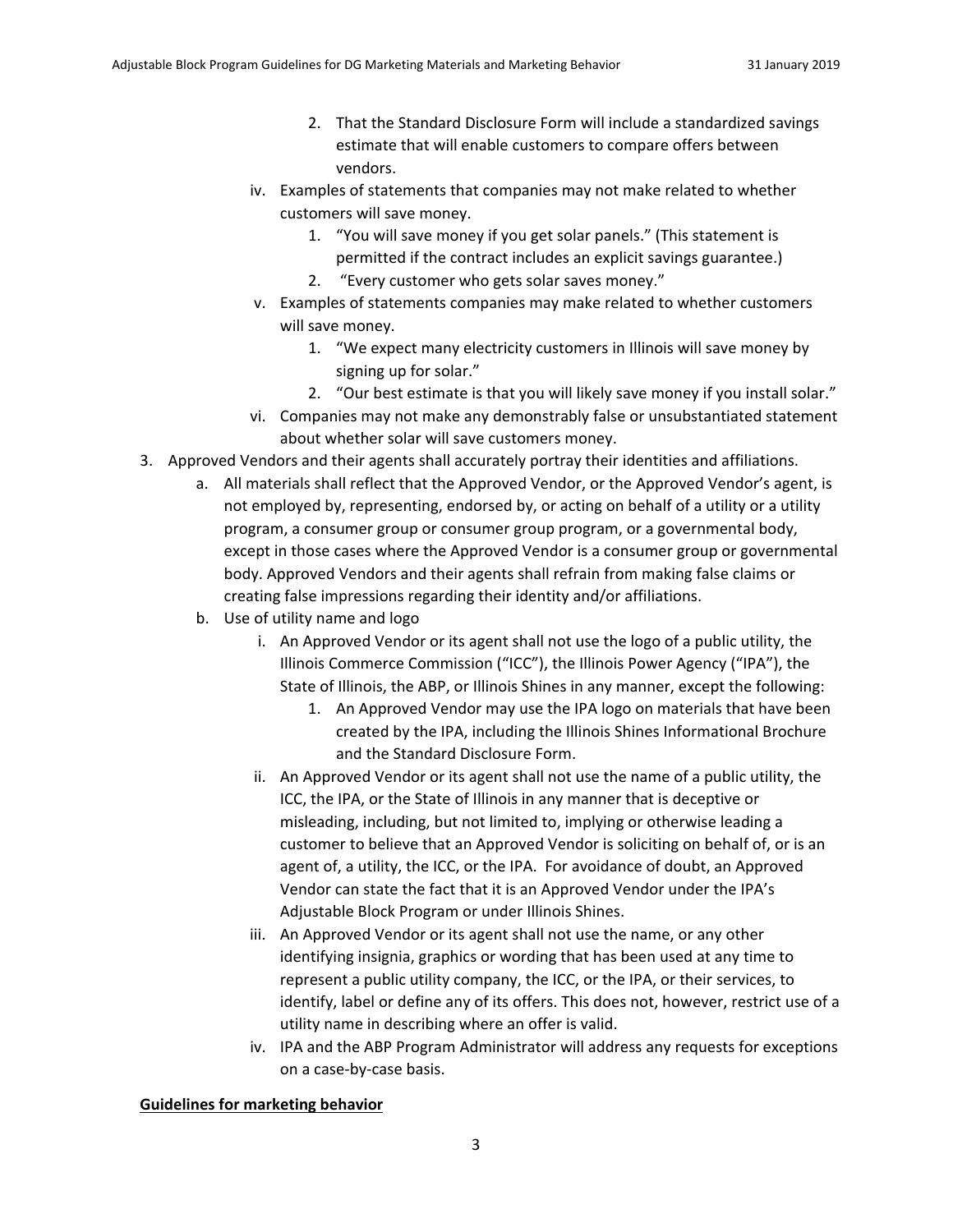- 1. These guidelines apply not only to Approved Vendors but also to their agents and subcontractors. Approved Vendors are responsible for taking reasonable measures to ensure agents and subcontractors comply with these marketing guidelines. For the purpose of the following guidelines, any reference to "Approved Vendor" should be understood to apply to their employees, contractors, and subcontracting or partnering solar installers and marketers.
- 2. Approved Vendors shall comply with all existing local, state, and federal laws.
- 3. Customers shall not be required to sign up for a specific Alternative Retail Electric Supplier as part of their solar contract.
- 4. Unfair, deceptive, or abusive acts or practices
	- a. Approved Vendors shall conduct all aspects of their business that touch on customers or their interests without any unfair, deceptive, or abusive acts or practices ("UDAAP").
	- b. Approved Vendors shall regularly examine and consider the possibility of UDAAP violations in all aspects of their business that touch on customers or their interests, including but not limited to marketing, sales, origination, contract terms, contract options, installation, servicing, and loss mitigation.
- 5. Advertising
	- a. No advertising claim by any Approved Vendor should be deceptive or misleading, whether by affirmative statement, implication or omission, including claims:
		- i. About products or services.
		- ii. About pricing, quality and performance.
		- iii. Made in print, electronic, verbal, and any other medium.
	- b. All claims must be based on factual, verifiable sources.
	- c. Approved Vendors should be familiar with all advertising laws, rules, regulations and guidance, including Federal Trade Commission guidance on advertising and marketing.
	- d. Approved Vendors should avoid referring to a PV system as "free" in oral or written marketing or sales discussions unless the customer will not pay anything for the PV system or the energy it generates.
- 6. Sales and marketing interactions
	- a. Approved Vendors shall comply with, and shall ensure that all of its employees, agents and contractors comply with any and all federal, state, and local laws regarding restrictions on contacting its customers, including but not limited to the federal Do Not Call Registry, the CAN‐SPAM Act of 2003, the Telemarketing Sales Rule, the Telephone Consumer Protection Act of 1991, and any analogous state or local laws. This includes provisions related to:
		- i. Prohibitions against manually dialed calls to wireless numbers;
		- ii. Call time restrictions;
		- iii. Call curfews and banning calls to customers on statutory holidays or during a declared state of emergency;
		- iv. Not autodialing or texting wireless numbers without prior express written consent;
		- v. Limitations on the length of time callers may allow phones to ring;
		- vi. If using automated or prerecorded messages, ensuring compliant opt‐out mechanisms are available, including a toll‐free number to allow customers to easily opt‐out of future calls;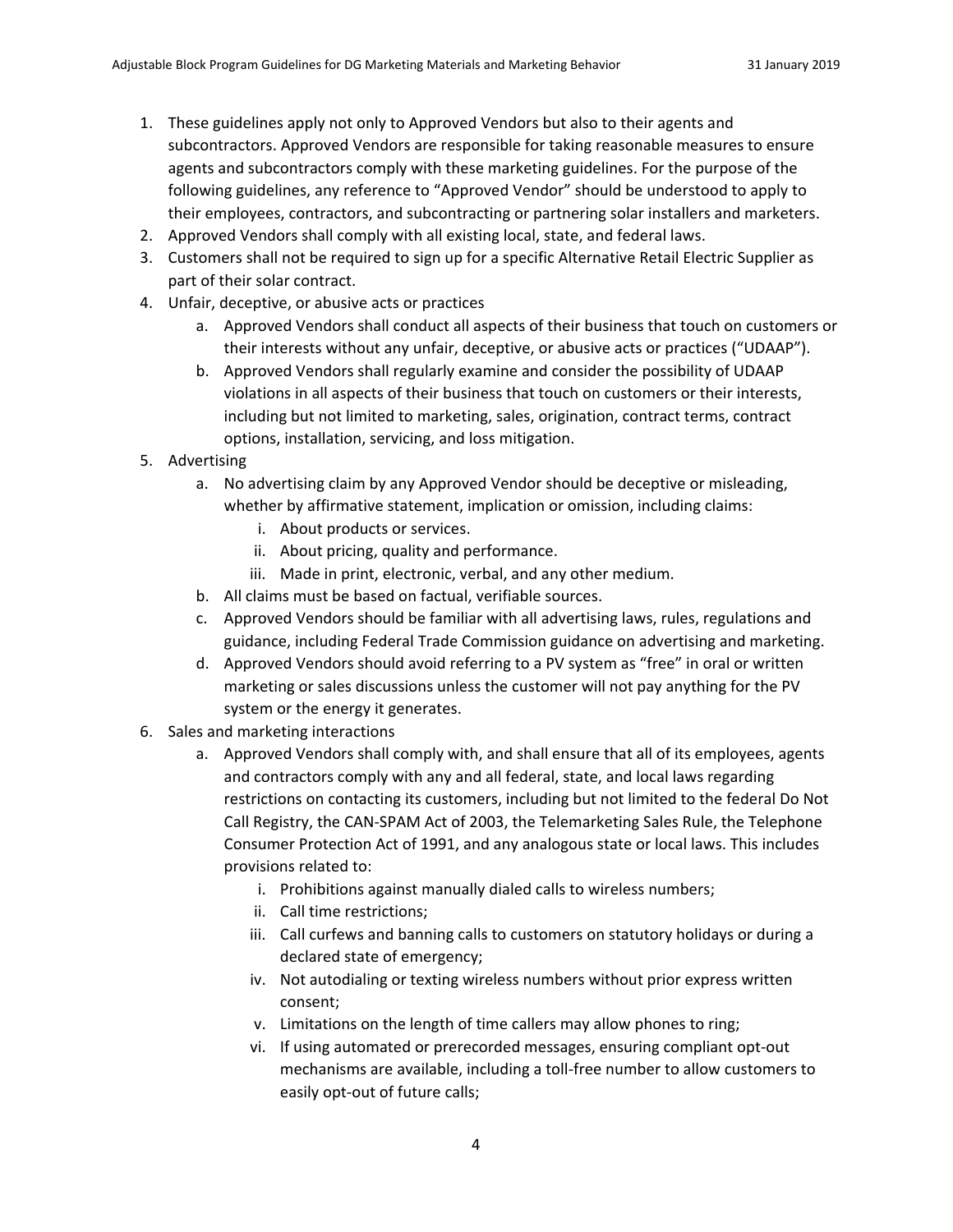- vii. All applicable email requirements, including properly identifying the type of email and opt out provisions.
- b. Any company marketing, installing, or financing solar projects that will be part of the ABP must respect the wishes of customers who do not want to be contacted by maintaining accurate and current "do-not-contact" lists of such customers and by requiring its subcontractors to maintain such lists.
- c. Companies with "do‐not‐contact" lists that receive customer "do‐not‐contact" requests through an employee, agent or contractor must add the customer to their "do-notcontact" lists.
- d. Companies with "do‐not‐contact" lists must ensure that employees, agents and contractors (e.g., solar lead generators) have access to up-to-date "do-not-contact" lists, and that they comply with all laws and ABP program guidelines regarding sales and marketing interactions.
- e. Companies with "do‐not‐contact" lists must have reasonable protocols to ensure that employees, agents and contractors do not initiate contact with customers on their "donot‐contact" lists.
- f. For companies with "do‐not‐contact" lists, their agents and contractors may contact customers previously listed on a "do‐not‐contact" list who later initiate contact with Companies, their agents or contractors, but subject to all applicable local, state and federal limitations on the breadth of such contact.
- g. Approved Vendors and their agents and subcontractors must conduct business affairs with the goal of openness and transparency and not seek to take advantage of or otherwise exploit a customer's lack of knowledge. If an Approved Vendor or its agent or subcontractor becomes aware that a customer clearly misunderstands a material issue in a solar transaction or that the system will not work as intended to be used by the customer, the Approved Vendor should correct that misunderstanding.
- 7. An installer's representative shall evaluate the site's azimuth, orientation, and shading before designing a system. The system must be designed before the customer signs a contract.
- 8. The following materials and information shall be provided to the customer at the indicated steps of the process:
	- a. The Illinois Shines Informational Brochure must be presented to the customer at the first contact between the Approved Vendor and customer that occurs in person or online.
	- b. If first contact between an Approved Vendor and customer is by telephone or direct mail, the Illinois Shines Informational Brochure shall be included at first (if any) follow‐ up that takes place in person or online.
	- c. The Illinois Shines Informational Brochure shall be given to the customer again prior to the execution of any contract, at the point in time at which the contract is executed.
	- d. The Standard Disclosure Form is to be completed after system design, and a completed disclosure form must be delivered to the customer before the contract is signed. A representative of the Approved Vendor shall review the disclosure form with the customer before the customer signs it and provide the customer with an opportunity to ask questions about the disclosure form. An electronic signature is permitted.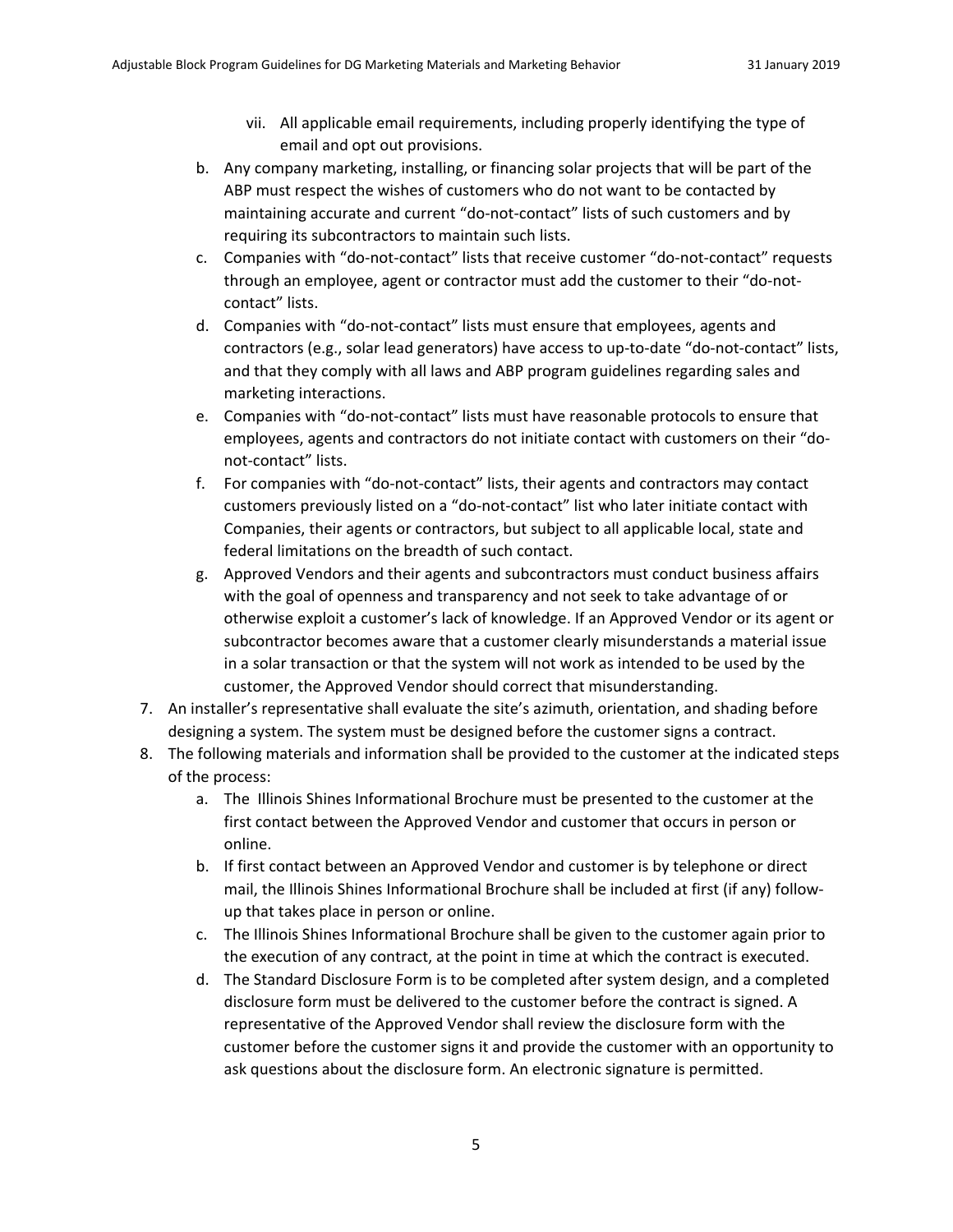- e. The Illinois Shines Informational Brochure and Standard Disclosure Form may be delivered to the customer electronically, but these two documents must be delivered to the customer (and not merely hyperlinked).
- 9. In‐person solicitation
	- a. An Approved Vendor's agent or representative shall state that he or she represents an independent seller or third-party owner ("TPO") of PV systems and that he or she is not employed by, representing, endorsed by, or acting on behalf of, a utility, or a utility program, a consumer group or consumer group program, or a governmental program or government body (unless the Approved Vendor is a governmental body or consumer group). The agent shall state the company s/he works for.
	- b. In the absence of local ordinances or regulations, Approved Vendors and their agents or representatives shall not conduct in‐person solicitation at residential dwellings before 9:00 a.m. or after 7:00 p.m. Pre‐arranged consultations or meetings outside of these hours are permitted.
	- c. The Approved Vendor agent or representative shall obtain consent to enter multi‐unit residential dwellings. Consent obtained to enter a multi‐unit dwelling from one prospective customer or occupant of the dwelling shall not constitute consent to market to any other prospective customers in the dwelling without separate consent.
	- d. Each Approved Vendor and its subcontractors shall perform criminal background checks on all employees and agents engaged in in‐person solicitation. The Approved Vendor shall maintain a record confirming that a criminal background check has been performed on its employees or agents in accordance with this Section. For in‐person solicitations with potential customers, the Agency strongly discourages the use of employees or agents with criminal records for offenses related to fraud or violence, or that are subject to registration under the Illinois Sex Offender Registration Act (730 ILCS 150) or comparable registration requirements from other states. The Approved Vendor or subcontractor should use their reasonable judgement in evaluating the suitability of any other employees or agents with records for other offenses for in‐person solicitations and is not prohibited from otherwise employing persons with criminal records or using such persons for in-person solicitations.<sup>2</sup>
- 10. Telemarketing
	- a. In addition to complying with the Telephone Solicitations Act [815 ILCS 413], an Approved Vendor's agent or representative who contacts customers by telephone for the purpose of selling or leasing PV systems or signing up customers for PPAs shall provide the agent's name and identification number. The Approved Vendor agent shall state that he or she represents an independent seller or TPO of PV systems. An Approved Vendor's agent or representative shall not state or otherwise imply that he or she is employed by, representing, endorsed by, or acting on behalf of, a utility or a utility program, a consumer group or a consumer group program, or a governmental body or a program of a governmental body (unless the Approved Vendor is a governmental body or consumer group).
- 11. Direct mail

 $2$  These guidelines are not intended to be inconsistent with Approved Vendors' obligations under the Job Opportunities for Qualified Applicants Act (820 ILCS 75) and any similar local laws as applicable, such as City of Chicago Municipal Code Section 2‐160‐054.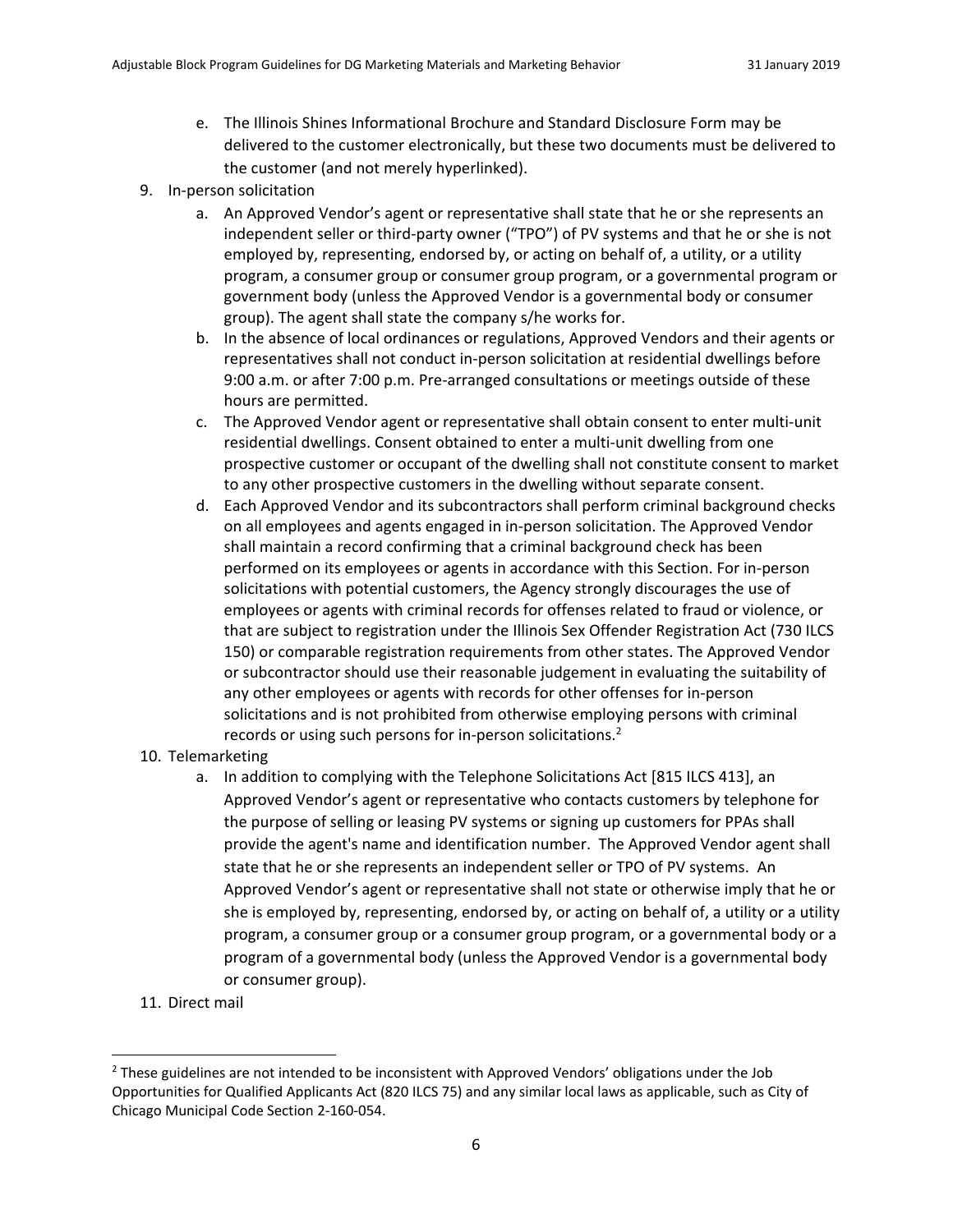- a. Statements in direct mail material shall not claim that the Approved Vendor represents, is endorsed by, or is acting on behalf of, a utility or a utility program, a consumer group or program, or a governmental body or program (unless the Approved Vendor is a governmental body or consumer group).
- 12. Online marketing
	- a. Each Approved Vendor offering sale or lease of solar systems to customers online, or seeking to sign up customers for PPAs online, shall clearly and conspicuously make available the Illinois Shines Informational Brochure. The Approved Vendor's marketing material shall not make any statements that it is a representative of, endorsed by, or acting on behalf of a utility or a utility program, a consumer group or a program run by a consumer group, a governmental body or a program run by a governmental body (unless the Approved Vendor is a governmental body or consumer group).
- 13. Conduct and training of agents, representatives, and contractors
	- a. An Approved Vendor's agent or representative shall be knowledgeable of the requirements applicable to the marketing and sale of PV systems service to the applicable customer class.
	- b. All Approved Vendor agents or representatives must be familiar with the PV systems that they sell, including the fundamentals of how the PV systems work, types of contracts offered (e.g., sale, lease, PPA), payment and billing options, the customers' right to cancel, and applicable termination fees, if any. In addition, the Approved Vendor agents must have the ability to provide the customer with a toll-free number for billing questions, disputes and complaints, as well as the Program Administrator's toll‐free phone number for complaints.
	- c. Approved Vendor agents and representatives shall not utilize false, misleading, materially inaccurate or otherwise deceptive language or materials in soliciting or providing services. Should an Approved Vendor have any questions about whether a certain language or materials would be considered false, misleading, inaccurate, or deceptive, please submit that statement to the Program Administrator for review.
	- d. Account numbers can be collected incidental to collection of historical usage information. Account numbers or information obtained for this purpose shall not be used to solicit or offer any ARES supply service. If the customer does not sign a contract with the Approved Vendor or subcontractor, the Approved Vendor must delete all information related to and including that customer's account number.
	- e. All Approved Vendor agents or representatives engaged in any solicitation behavior connected to systems participating in the Adjustable Block Program shall complete a training program that covers the applicable Sections of these marketing behavior guidelines. The Approved Vendor shall document the training of its agents and representatives and provide a certification to the Program Administrator showing that an agent or representative completed the training program prior to an agent being eligible to market or sell PV systems under 25 kW that will be part of the ABP. Upon request by the Program Administrator or the IPA, an Approved Vendor shall provide requested training materials and training records within seven business days.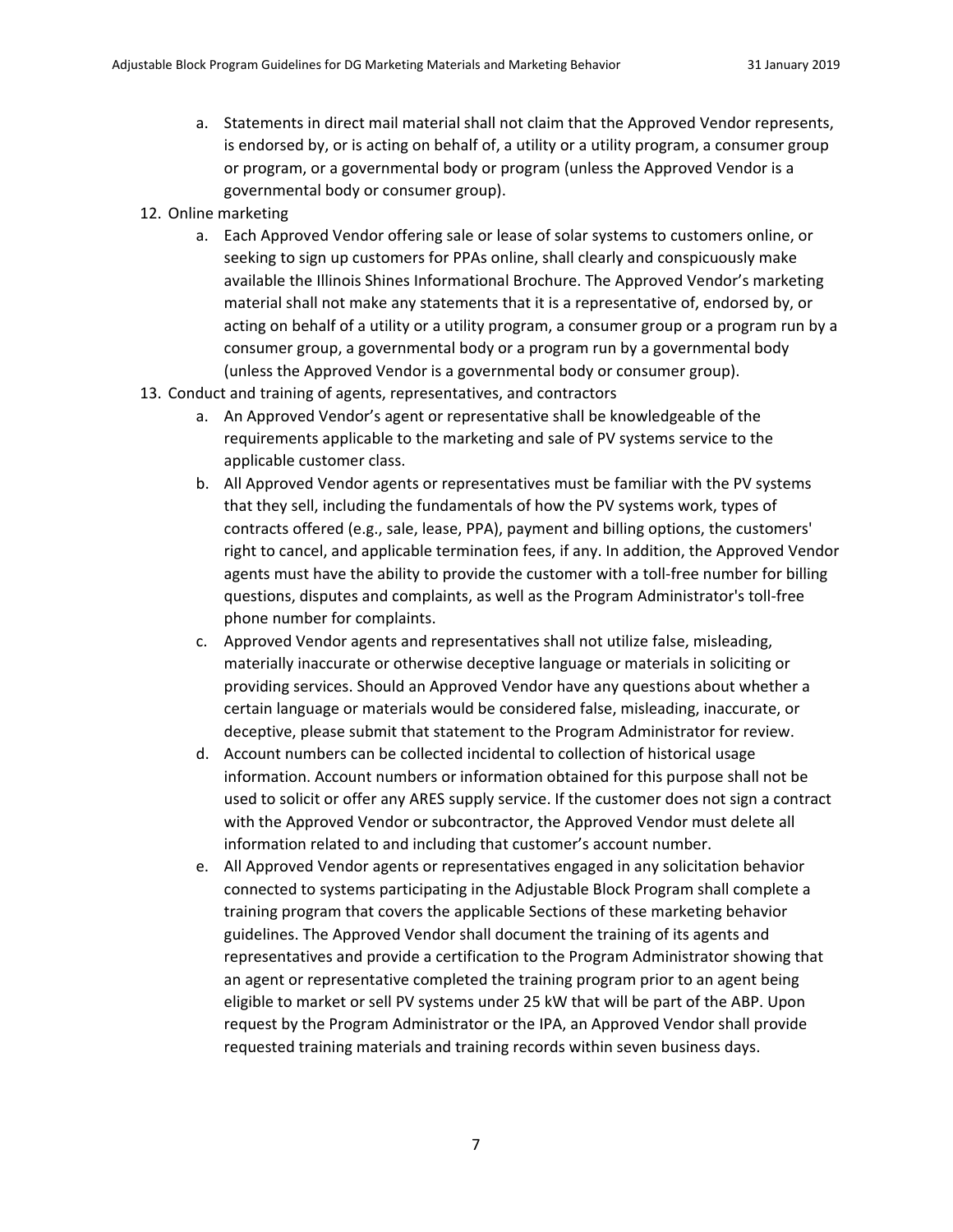- f. The IPA and the Program Administrator reserve the right to produce standardized training materials and to require vendors to use those materials to supplement whatever other materials they may use.
- g. When an Approved Vendor contracts with an independent contractor or subcontractor vendor to solicit customers on the Approved Vendor's behalf, the Approved Vendor shall confirm that the contractor or vendor has provided training in accordance with this Section.
- h. Each Approved Vendor shall monitor marketing and sales activities to ensure that its agents are providing accurate and complete information and complying with all laws and regulations, including these marketing guidelines.
- 14. Records retention
	- a. An Approved Vendor must retain each customer's sales or lease contract or PPA for fifteen years and six months after the energization of the system, or for six months longer than the duration of the lease or PPA, whichever is longer. Upon request by the IPA or Program Administrator, the Approved Vendor shall provide these records within twenty‐one calendar days.
	- b. Upon the customer's request, the Approved Vendor shall provide the customer a copy of the fully executed contract via e‐mail, U.S. mail or facsimile within twenty‐one calendar days. The Approved Vendor shall not charge a fee for the copies if a customer requests fewer than three copies in a 12‐month period.
- 15. Customers not fluent in English
	- a. If any sales solicitation, agreement, contract or verification is translated into another language and provided to a customer, all of the documents must be provided to the customer in that other language.
	- b. When it would be apparent to a reasonable person that a customer's English language skills are insufficient to allow the customer to understand and respond to the information conveyed by the agent in English or when the customer or another person informs the agent of this circumstance, the Approved Vendor agent shall find another representative fluent in the customer's language, use an interpreter, or terminate the contact with the customer. When the use of an interpreter is necessary, a form consistent with Section 2N of the Consumer Fraud and Deceptive Business Practices Act must be completed.
	- c. During a telephone solicitation, when it would be apparent to a reasonable person that a customer's English language skills are insufficient to allow the customer to understand a telephone solicitation in English, or the customer or another person informs the agent of this circumstance, the agent must transfer the customer to a representative or interpreter who speaks the customer's language, if such a representative is available, or terminate the call.
- 16. Respecting a customer's request to not be contacted or to terminate contact
	- a. An Approved Vendor's agent or representative making an in‐person visit or solicitation shall immediately leave the premises at the customer's, owner's or occupant's first request.
	- b. An Approved Vendor's agent or representative making a telephone call to a prospective customer shall terminate the phone call at the request of the prospective customer.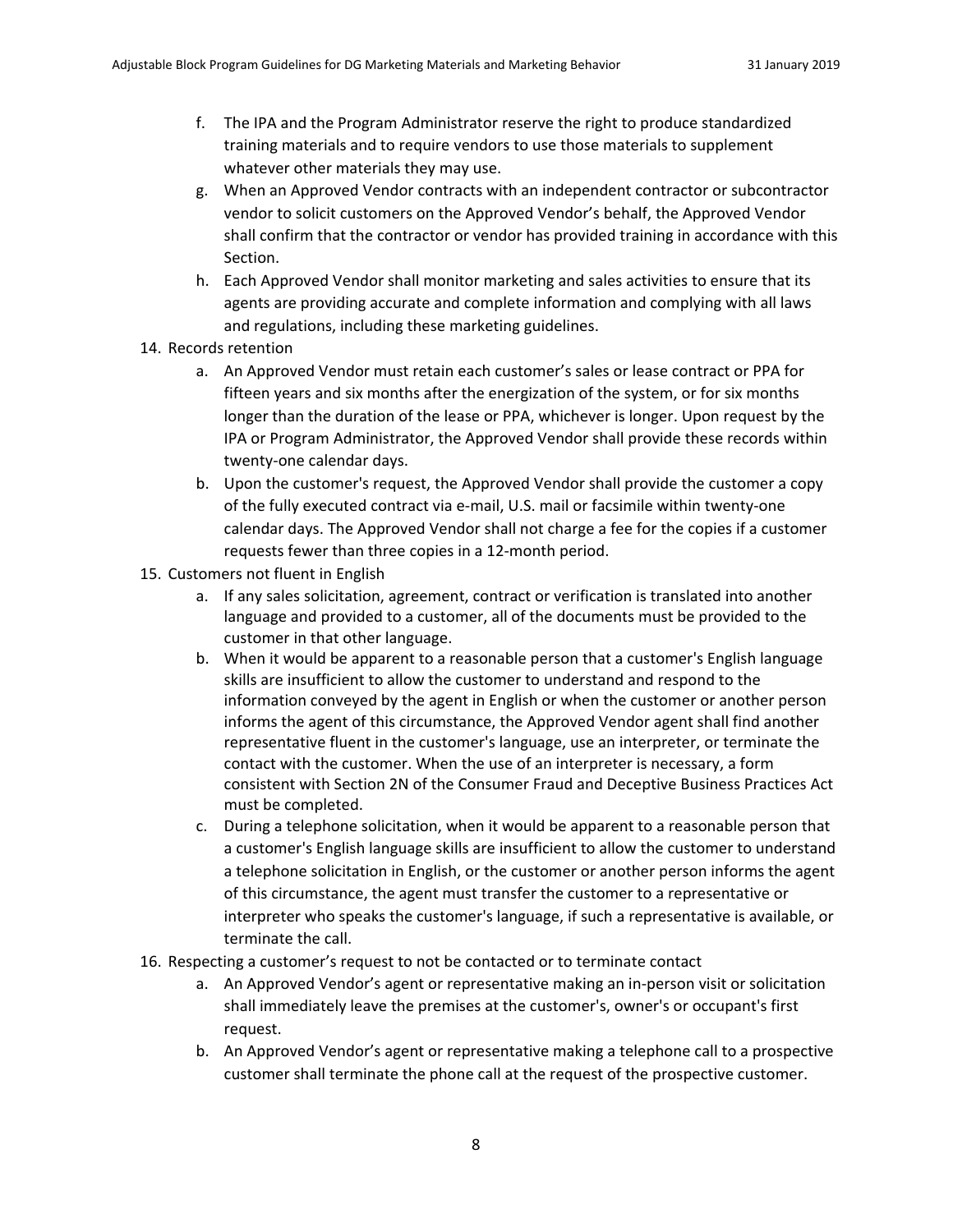- c. An Approved Vendor's agent or representative shall not conduct any in‐person solicitations at any building or premises where any sign, notice or declaration of any description whatsoever is posted that prohibits sales, marketing, or solicitations.
- 17. Identification of salespeople
	- a. Approved Vendor agents or representatives who engage in in‐person solicitation for PV systems under 25 kW shall display identification on an outer garment. This identification shall be visible at all times and prominently display the following:
		- i. The Approved Vendor agent's full name in a clear and reasonable size font;
		- ii. An agent ID number;
		- iii. A photograph of the Approved Vendor agent; and
		- iv. The trade name and logo of the company the agent is representing.
	- b. If the identification only includes the required information listed above (agent's name, agent's ID number, agent's photo, and trade name and logo of the company the agent is representing), this identification is not required to be submitted to the Program Administrator for review as marketing materials. If the identification displayed by Approved Vendor agents includes additional information, that identification is subject to Program Administrator review to ensure that it does not conflict with the guidelines for marketing materials.
- 18. Terms of the underlying contract between a customer and an Approved Vendor or its subcontractor must be consistent with terms of the required Standard Disclosure Form. Any statements made verbally must be consistent with the contract and the disclosure form.
- 19. Consequences for violation of marketing guidelines
	- a. Approved Vendors may be barred from participating as Approved Vendors. Per Section 6.13.3 of the Long‐Term Renewable Resources Procurement Plan, "Approved Vendors found by the Agency to have violated consumer protection standards may be subject, at minimum, to suspension or revocation of their Approved Vendor status by the Agency, and if in violation of local, state, or federal law, also potential civil or criminal penalties from other relevant authorities."
	- b. Approved Vendors may be subject to conditional approval and other forms of progressive discipline upon discovery of any problems related to consumer protection. Such forms of progressive discipline include temporary suspension from program participation, limitations on the extent of program participation, and a prohibition on the ability to serve as an Approved Vendor for customers below 25 kw in size.
- 20. The ABP Program Administrator may follow up with customers to confirm that the customer received, understood, and signed the Standard Disclosure Form. If, after the Program Administrator's reasonable investigation and subject to affirmation by the IPA, a customer is found not to have received, understood, and signed the Standard Disclosure Form, the Approved Vendor may be subject to discipline for the violation of marketing guidelines.
- 21. The Program Administrator and/or the IPA may refer any instances of potentially misleading or deceptive marketing to the Office of the Illinois Attorney General, consumer protection groups, local authorities, and/or others.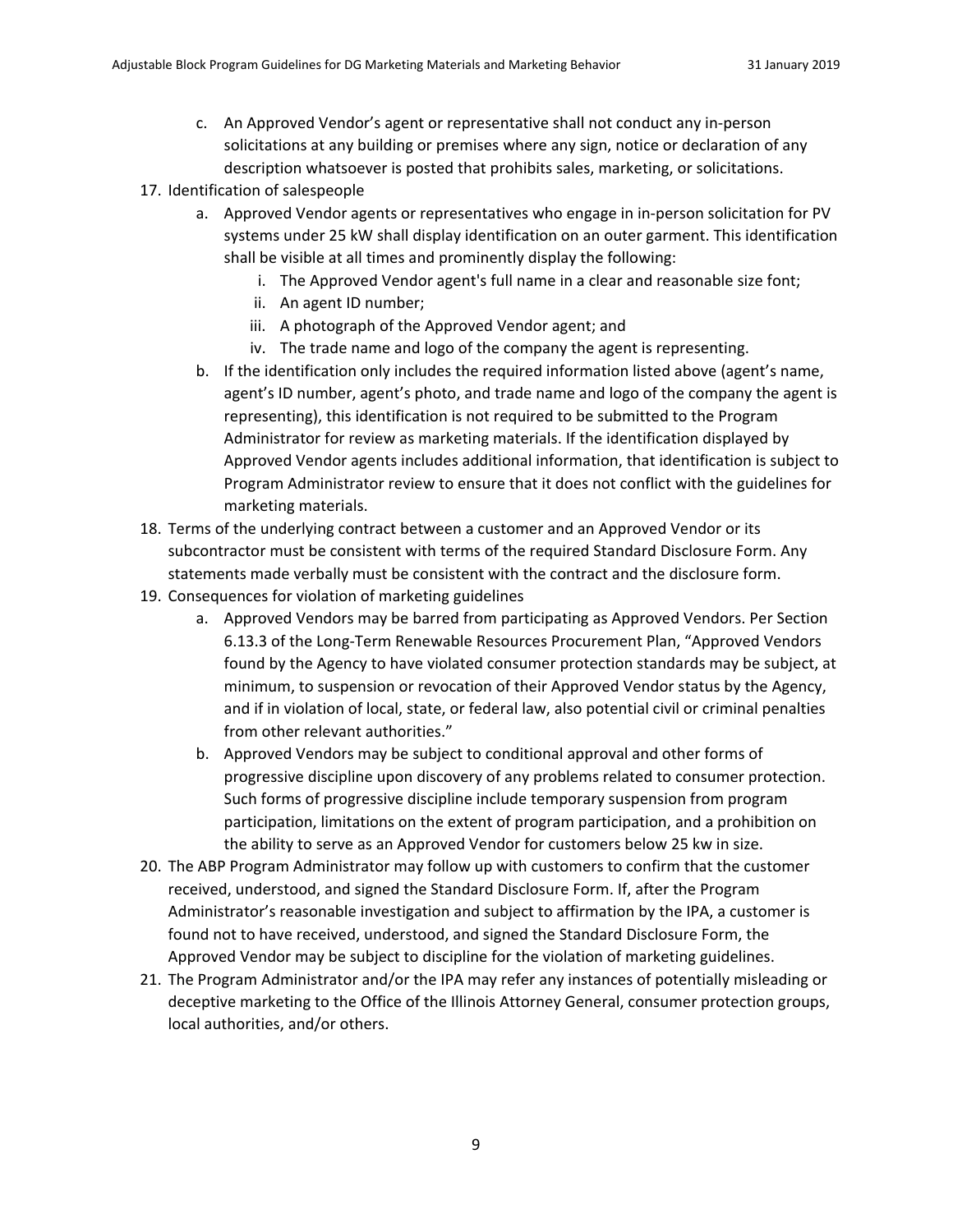## **Compliance Pathway for DG Projects Fully or Partially Completed Before Publication of ABP Marketing Requirements**

- 1. Some distributed generation projects submitted as batches into the Adjustable Block Program will involve marketing, sales, disclosures, contracts, and other arrangements that were completed prior to the full development and final publication of DG marketing guidelines and related materials on December 27, 2018, or prior to the final publication of DG contract requirements on January 23, 2019.
	- a. See the IPA's Long‐Term Renewable Resources Procurement Plan at Section 6.13.1 for details of how these systems will be approved. In short, for such systems, the Commission's Order in Docket No. 17‐0838 requires the following for consumer protection:
		- i. A signed contract amendment, that brings the contract into full compliance with the minimum contract requirements by the IPA on January 23, 2019;
		- ii. The Standard Disclosure Form, signed by the customer post-contract execution; and
		- iii. Proof that the Illinois Shines Informational Brochure was provided to the customer.
	- b. The signed Standard Disclosure Form and proof of Informational Brochure provision must be provided by the Approved Vendor at the time the project submits a Part 1 application to the ABP. If the project was energized or went under contract prior to the release of final consumer protection materials on December 27, 2018, the Approved Vendor will have an opportunity to attest at the Part 1 application stage that good‐faith, diligent attempts after December 27, 2018 to provide the Standard Disclosure Form and Informational Brochure to the system host were unsuccessful or resulted in the system host's refusal to sign the disclosure. This option cannot be exercised until 7 days have passed after the disclosure form is generated and provided to the system host.
	- c. Attached at the end of this document is an attestation form that all Approved Vendors must complete at the time of the Part 2 application for any distributed generation project. Special considerations are provided for projects energized before the issuance of these final marketing guidelines on November 26, 2018, as well as projects for which installation contracts were signed before the issuance of final contract requirements on January 23, 2019. This attestation form has been drafted mindful of the possibility that the home or building owner may not be responsive to good-faith attempts to contact him/her for this purpose or refuses to sign an amended contract or disclosure form. If the Approved Vendor claims that the customer could not be reached and/or refused to sign a revised contract or Standard Disclosure Form, then the Program Administrator may attempt to contact that customer or system host to confirm this claim.
	- d. The IPA and its Program Administrator retain the ability to exclude projects that, in their determination, represent deceptive marketing or bad faith business practices through complaints or other information brought to their attention (whether or not customers have signed contract amendments or disclosure forms), and will "monitor, to the extent possible, potential Approved Vendors' conduct to ensure good‐faith attempts of compliance with the spirit of pending consumer protection requirements." (See ICC Order of April 3, 2018 at 107).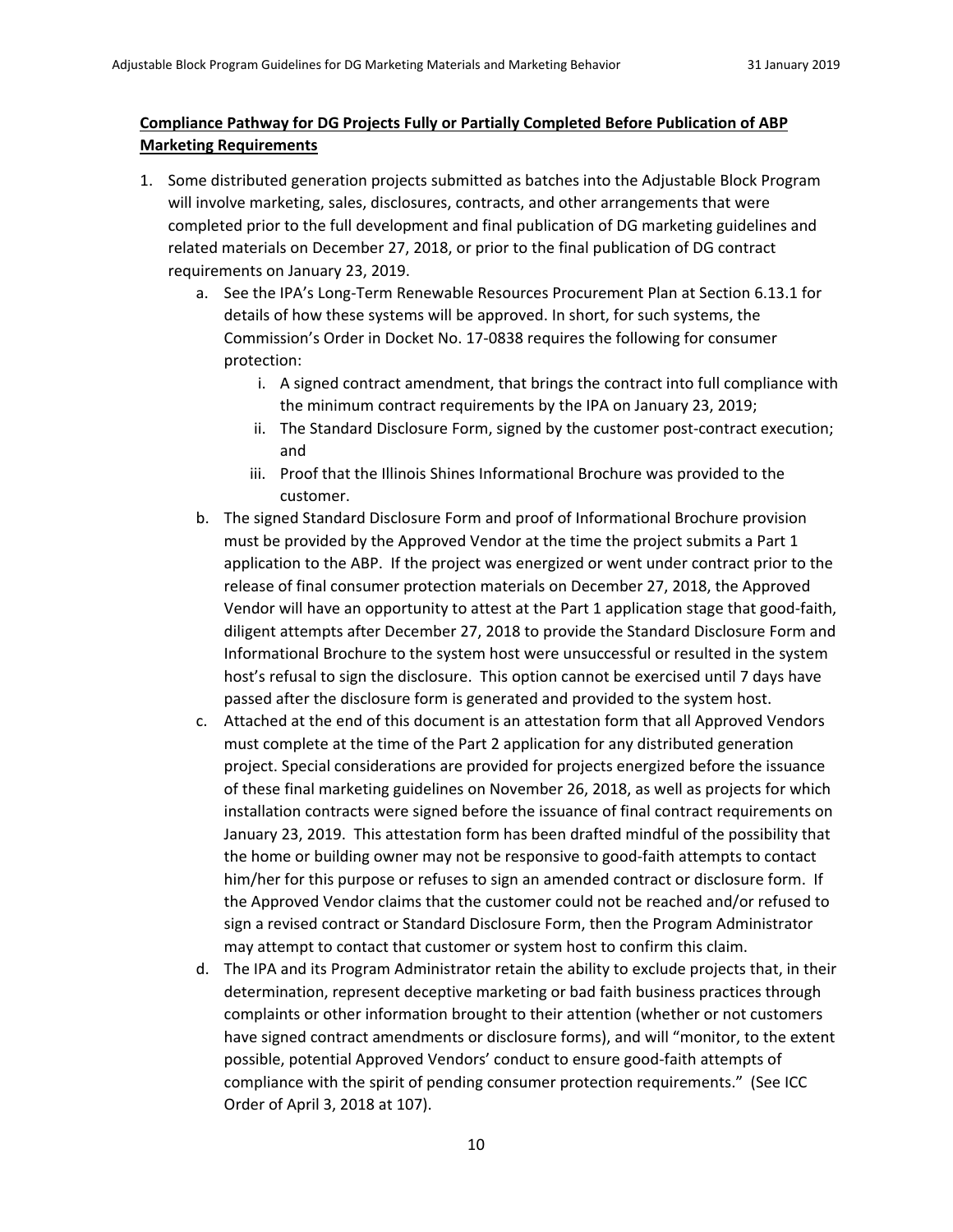# **Adjustable Block Program**

#### **Distributed Generation Project Application**

## **Part 2 Attestation for Approved Vendors Pursuant to Sections 6.13 and 6.13.1 of the Long‐Term Renewable Resources Procurement Plan ("Plan")**

| Approved Vendor: ___________________              |
|---------------------------------------------------|
| Project Location: ______________                  |
| Name of system host: ________________             |
| Date of installation contract execution:          |
| Date of installation contract amendment (if any): |
|                                                   |

Date of project energization:

As part of the Approved Vendor's application of this project to the Adjustable Block Program, the Approved Vendor attests to all of the following:

 $\Box$  With respect to this project, any and all marketing activity that occurred after the IPA released its final Distributed Generation Marketing Guidelines on November 26, 2018 was fully compliant with those Guidelines.

 $\Box$  The installation contract signed between the Approved Vendor (or its agent) and the system host is fully consistent with information in the Standard Disclosure Form provided to the system host and Program Administrator.

 $\Box$  The installation contract signed between the Approved Vendor (or its agent) and the system host is fully compliant with all minimum contract requirements published by the IPA on January 23, 2019.

If an installation contract was executed between the Approved Vendor (or its agent) and the system host prior to the IPA's publication of final Distributed Generation Contract Requirements on January 23, 2019, please **skip** the third item above and instead check **one** of the following:

 $\Box$  The Approved Vendor (or its agent) has executed a signed contract amendment with the system host that brings the contract into full compliance with all minimum contract requirements published by the IPA on January 23, 2019.

 $\Box$  The original installation contract was already fully compliant with the final contract requirements published by the IPA on January 23, 2019.

 $\Box$  The Approved Vendor's (or its agent's) diligent, good-faith efforts to contact the system host using all known contact information, following the release of the IPA's final installation contract requirements, were unsuccessful.